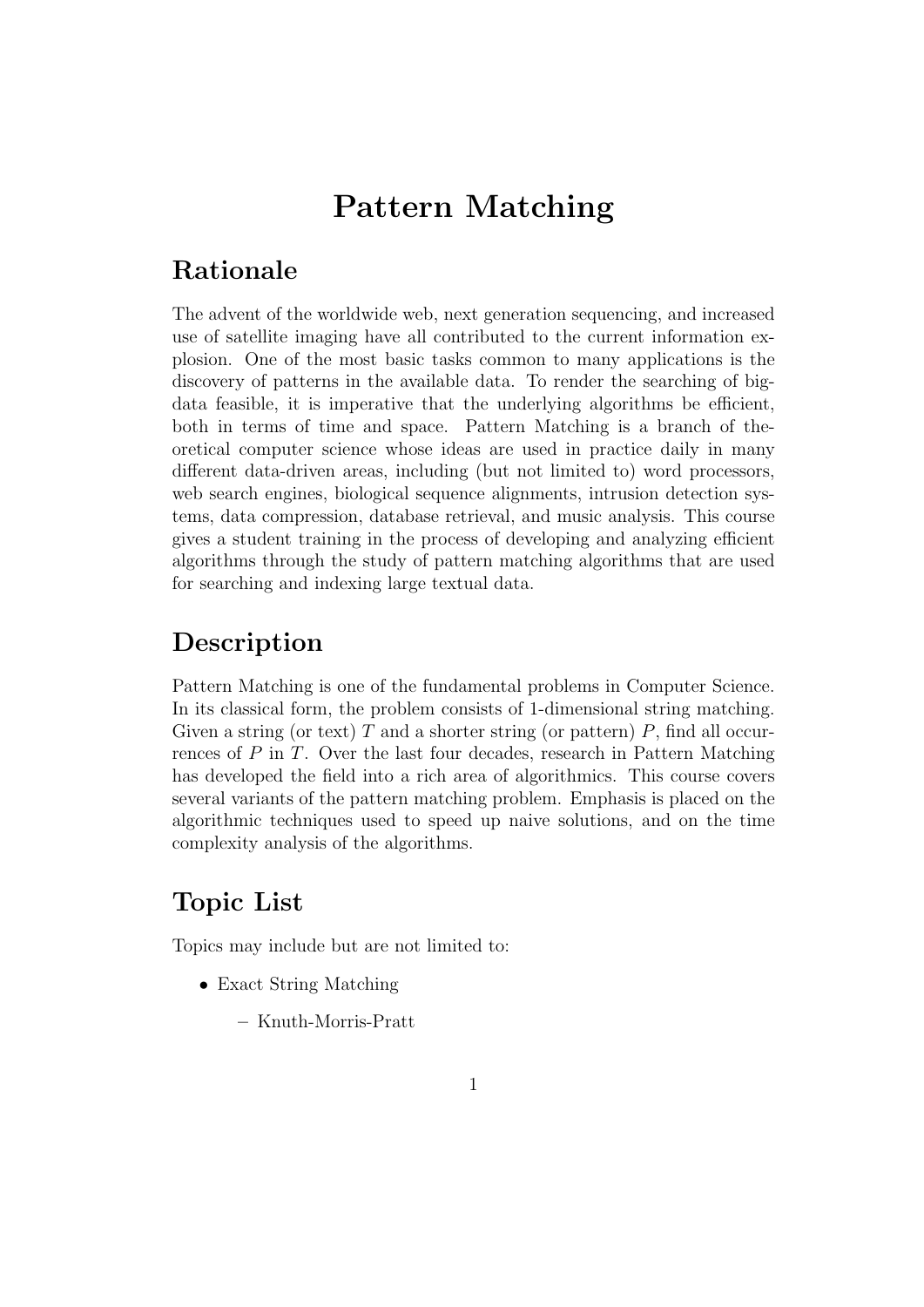- Boyer-Moore
- Suffix Trees and Applications
	- Wiener
	- Ukkonen
	- Practical Implementation Issues
- Multiple Pattern Matching
	- Aho-Corasick
	- Generalized Suffix Tree
- Approximate Pattern Matching
	- Hamming Distance
	- Edit Distance (dynamic programming)
	- Don't Cares (convolutions)
- Lowest Common Ancestor
	- Range Minimum Query
	- Complete binary trees
- Periodicity
	- Squares
	- Repetitions
	- Approximate tandem repeats
- Palindromes
	- Manacher
	- Suffix trees
	- Palindromes with errors
- Naming
	- Karp-Miller-Rosenberg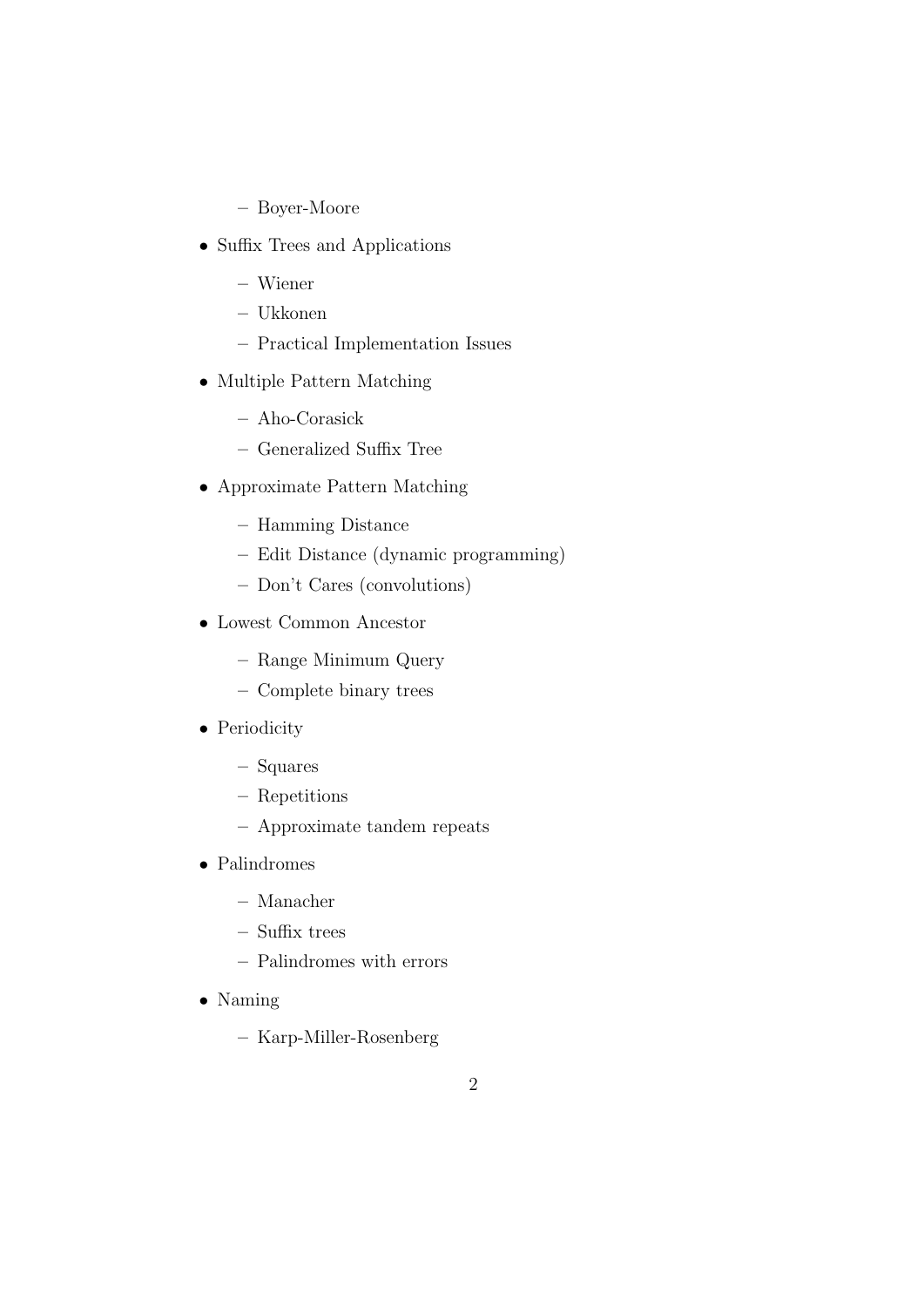- Lyndon Word Naming
- 2-Dimensional Matching
	- Bird-Baker
	- Dueling for Alphabet Independent Matching (Amir-Benson-Farach)
	- Small Space 2d Matching
	- 2d Dictionary Matching
- Suffix Arrays
	- Definition and Construction
	- String Matching with suffix array
	- Burrows-Wheeler Transform

# Learning Goals

The student must be able to demonstrate knowledge of how to apply and analyze the following algorithmic tools:

- Finite Automata
- Dynamic Programming
- Suffix Trees
- Naming
- Convolutions
- Dueling

#### Assessment

Two written exams, one midterm and one final will be used to assess students' knowledge of the subject. The questions on the exams will address problems related to those that were discussed in class, and the student will